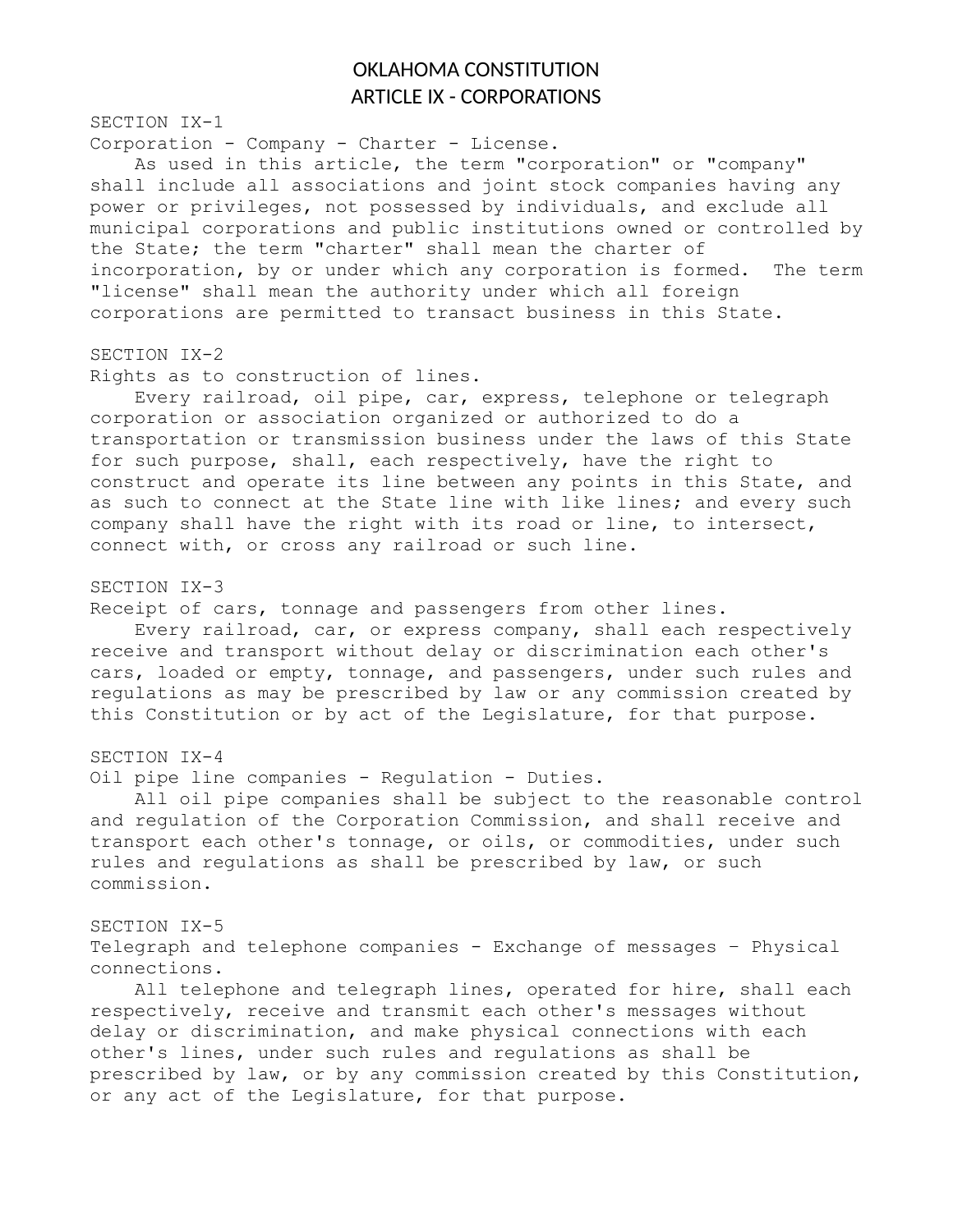SECTION IX-6 Railroads as public highways - Offices - Meetings - Reports -Enforcement.

Railroads heretofore constructed, or which may hereafter be constructed in this State, are hereby declared public highways. Every railroad or other public service corporation organized or doing business in this State, under the laws or authority thereof, shall have and maintain a public office or place in this State, for the transaction of its business, where transfers of stock shall be made, and where shall be kept, for inspection by the stockholders of such corporation, books, in which shall be recorded the amount of capital stock subscribed, the names of the owners of stock, the amounts owned by them, respectively; the amount of stock paid, and by whom; the transfer of said stock, with the date of transfer; the amount of its assets and liabilities, and the names and places of residence of its officers, and such other matters required by law or by order of the Corporation Commission. The directors of every railroad company, or other public service corporation, shall hold at least one meeting annually in this State, public notice of which shall be given thirty days previously, and the president or superintendent of every railroad company and other public service corporation organized or doing business in this State, under the laws of this State, or the authority thereof, shall report annually under oath, and make such other reports as may be required by law or order of the Corporation Commission, to said Commission, their acts and doings, which report shall include such matters relating to railroads and other public service corporations as may be prescribed by law. The Legislature shall pass all necessary laws enforcing, by suitable penalties, all the provisions of this section.

### SECTION IX-7

Movable property as personal property - Liability of property to execution.

The rolling stock and all other movable property belonging to any railroad, transportation, transmission, or other public service corporation in this State, shall be considered personal property, and its real and personal property, or any part thereof, shall be liable to execution and sale in the same manner as the property of individuals; and the Legislature shall pass no laws exempting any such property from execution and sale.

# SECTION IX-8

Consolidation of public service corporations - Common officer. No public service corporation, or the lessees, purchasers, or managers thereof, shall consolidate the stock, property, or franchises, of such corporation with, or lease or purchase the works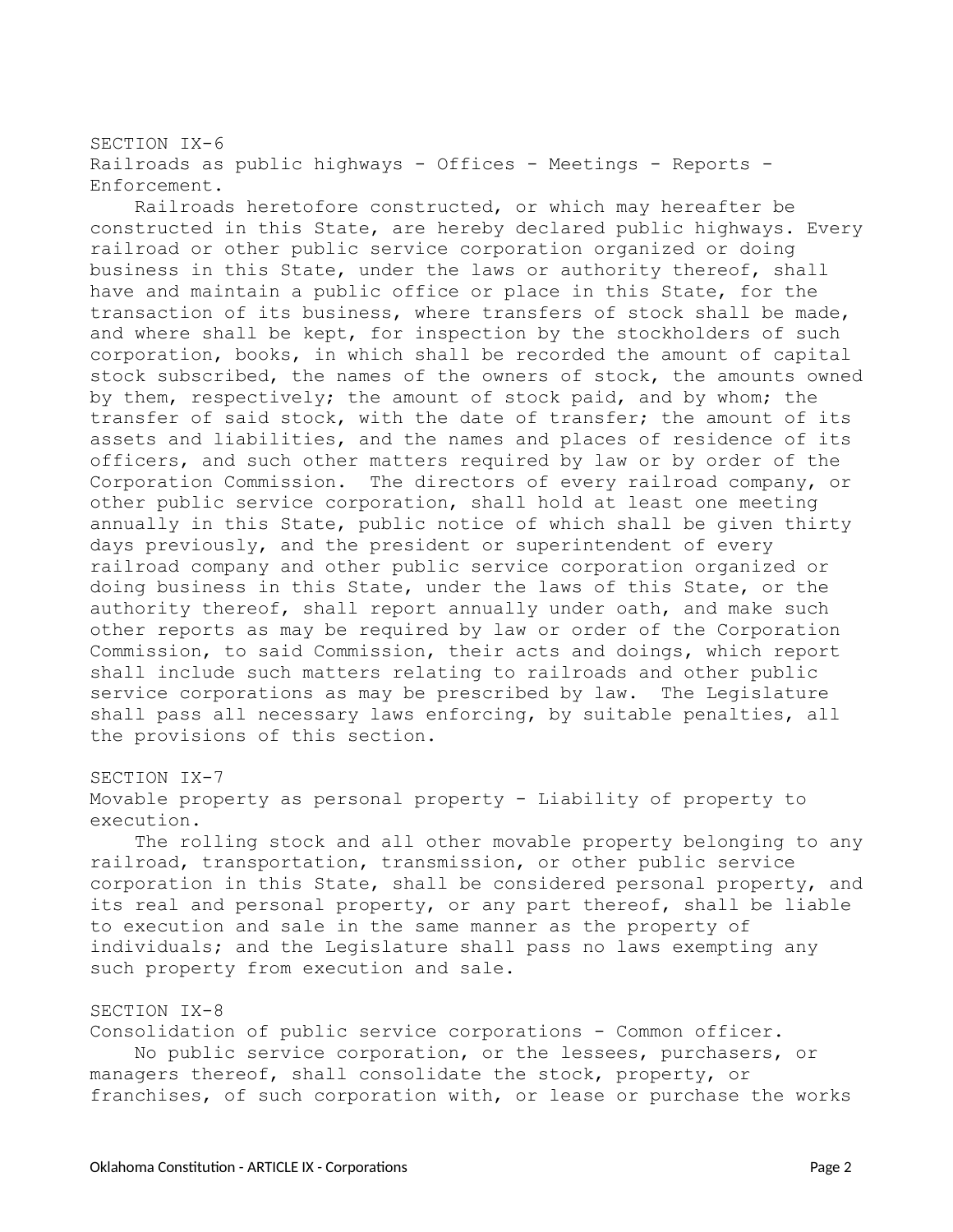or franchises of, or in any way control, any other public service corporation owning or having under its control a parallel or competing line; except by enactment of the Legislature upon the recommendation of the Corporation Commission: Provided, however, That the Legislature shall never enact any law permitting any public service corporation, the lessees, purchasers, or managers thereof when such public service corporation is organized under the laws of any other State, or of the United States, to consolidate the stock, property, or franchises, of such corporation with, or lease, or purchase, the works of, franchises of, or in any way control, any other public service corporation, organized under the laws of any other State, or of the United States, owning or having under its control in this State a parallel or competing line; nor shall any officer of such corporation act as an officer of any other corporation owning or controlling a parallel or competing line.

### SECTION IX-9

Sales and leases - Additional restrictions on consolidation.

Upon the consent of the Corporation Commission in writing first had and obtained, any foreign or domestic railroad transportation or transmission company or corporation may lease, sell, or otherwise dispose of its property and franchises to, or may lease, buy, or otherwise acquire and operate the property and franchises of any like Company or Corporation; provided, that the Legislature may impose additional limitations or restrictions upon the rights of any railroad company or transmission company to consolidate. Amended by State Question No. 46, Referendum Petition No. 18, adopted at election held on Aug. 5, 1913.

# SECTION IX-10

Street railroads - Consent to construction and operation.

No law shall be passed by the Legislature granting the right to construct and operate a street railroad within any city, town, or village, or upon any public highway, without first acquiring the consent of the local authorities having control of the street or highway proposed to be occupied by such street railroad.

#### SECTION IX-11

Acceptance of provisions of Constitution.

No railroad, transportation, transmission, or other public service corporation in existence at the time of the adoption of this Constitution, shall have the benefit of any future legislation, except on condition of complete acceptance of all the provisions of this Constitution, applicable to railroads, transportation companies, transmission companies, and other public service corporations: Provided, That nothing herein shall be construed as validating any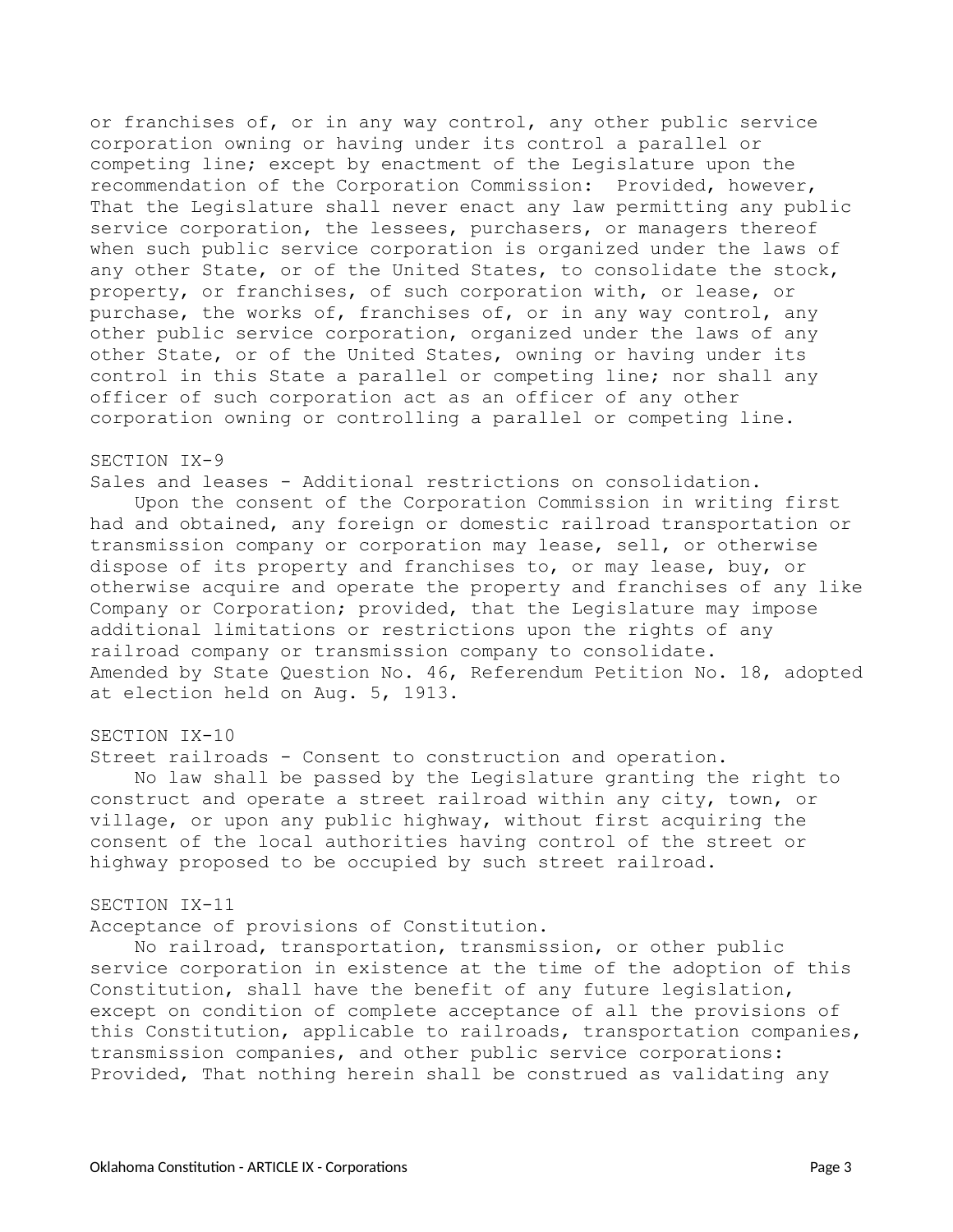charter which may be invalid, or waiving any of the conditions contained in any charter.

### SECTION IX-12

Transportation of railroad's own commodities.

No railroad company shall transport, within this State, any article or commodity manufactured, mined, or produced by it, or under its authority, or which it may own, in whole or in part, or in which it may have any interest, direct or indirect, except such articles or commodities as may be necessary and intended for its use in the conduct of its business as a common carrier.

# SECTION IX-13

Free transportation of passengers.

No railroad corporation or transportation company, or transmission company shall, directly or indirectly, issue or give any free frank or free ticket, free pass or other free transportation, for any use, within this State, except to its employees and their families, its officers, agents, surgeons, physicians, and attorneys at law; to ministers of religion, traveling secretaries for railroad Young Men's Christian Associations, inmates of hospitals and charitable and eleemosynary institutions and persons exclusively engaged in charitable and eleemosynary work; to indigent, destitute and homeless persons, and to such persons when transported by charitable societies or hospitals, and the necessary agents employed in such transportations; to inmates of the National Homes, or State Homes for Disabled Volunteer Soldiers, and of Soldiers' and Sailors' Homes, including those about to enter and those returning home after discharge, and boards of managers of such Homes; to members of volunteer fire departments and their equipage, while traveling as such; to necessary caretakers of live stock, poultry, and fruit; to employees of sleeping cars, of express cars, and to linemen of telegraph and telephone companies; to Railway Mail Service employees, postoffice inspectors, customs inspectors, and immigration inspectors; to newsboys on trains, baggage agents, witnesses attending any legal investigation in which the railroad company or transportation company is interested, persons injured in wrecks, and physicians and nurses attending such persons: Provided, That this provision shall not be construed to prohibit the interchange of passes for the officers, agents, and employees of common carriers and their families; nor to prohibit any common carriers from carrying passengers free with the object of providing relief in cases of general epidemic, pestilence, or other calamitous visitation; nor to prevent them from transporting, free of charge, to their places of employment persons entering their service, and the interchange of passes to that end; and any railroad, transportation, or transmission company or any person, other than the persons excepted in this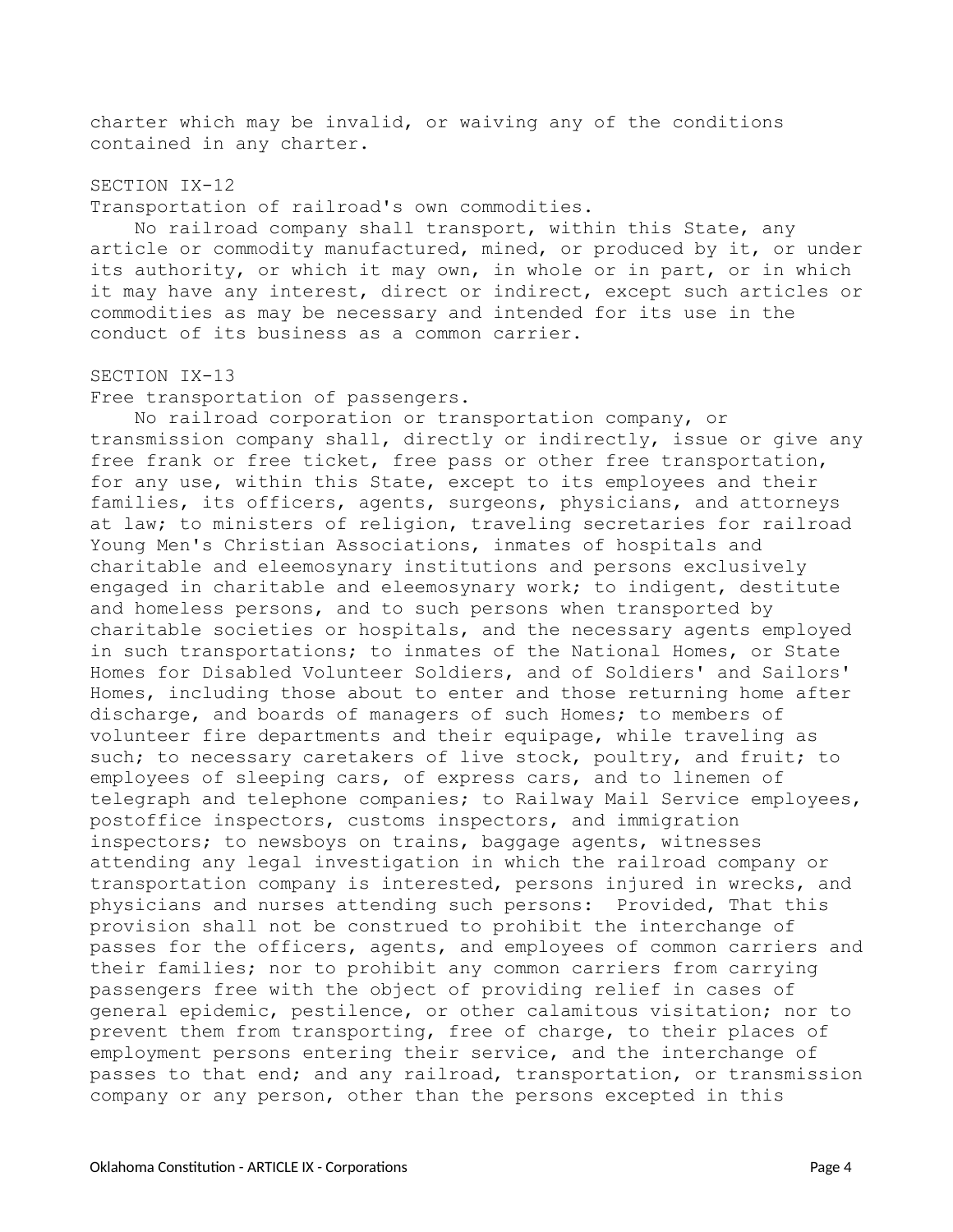provision, who grants or uses any such free frank, free ticket, free pass, or free transportation within this State, shall be deemed guilty of a crime, and the Legislature shall provide proper penalties for the violation of any provision of this section by the railroad or transportation or transmission company, or by any individual: Provided, That nothing herein shall prevent the Legislature from extending these provisions so as to exclude such free transportations or franks from other persons.

SECTION IX-14. Repealed by State Question No. 643, Legislative Referendum No. 288, adopted at election held on Nov. 3, 1992. Repeal proposed by Laws 1991, p. 3175, H.J.R. No. 1017, § 1.

#### SECTION IX-15

Creation - Terms of office - Vacancies.

A. A Corporation Commission is hereby created, to be composed of three persons, who shall be elected by the people at a general election for State officers, and their terms of office shall be six (6) years. In case of a vacancy in said office, the Governor of the State shall fill such vacancy by appointment until the next general election, when a successor shall be elected to fill out any unexpired term.

B. No person shall be eligible to serve as Corporation Commissioner for a period of time in excess of twelve (12) years. Such years need not be consecutive. Any years served by a person elected or appointed to serve less than a full term to fill a vacancy in such office shall not be included in the limitation set forth herein. Any person serving in such position at the time of passage of this amendment shall be eligible to complete the term for which he or she has been elected and shall be eligible to serve an additional twelve (12) years thereafter, notwithstanding the provisions of this amendment. The Legislature is hereby authorized to enact laws to implement the provisions of this subsection. Amended by State Question No. 747, Legislative Referendum No. 348, adopted at election held on Nov. 2, 2010.

#### SECTION IX-16

Qualifications of commissioners.

The qualifications of such commissioners shall be as follows: To be resident citizens of this State for over two years next preceding the election, and qualified voters under the Constitution and laws, and not less than thirty years of age; nor shall such commissioners, or either of them, be, directly or indirectly, interested in any railroad, street railway, traction line, canal, steam boat, pipe line, car line, sleeping car line, car association, express line, telephone or telegraph line, operated for hire, in this State, or out of it, or any stock, bond, mortgage, security, or earnings of any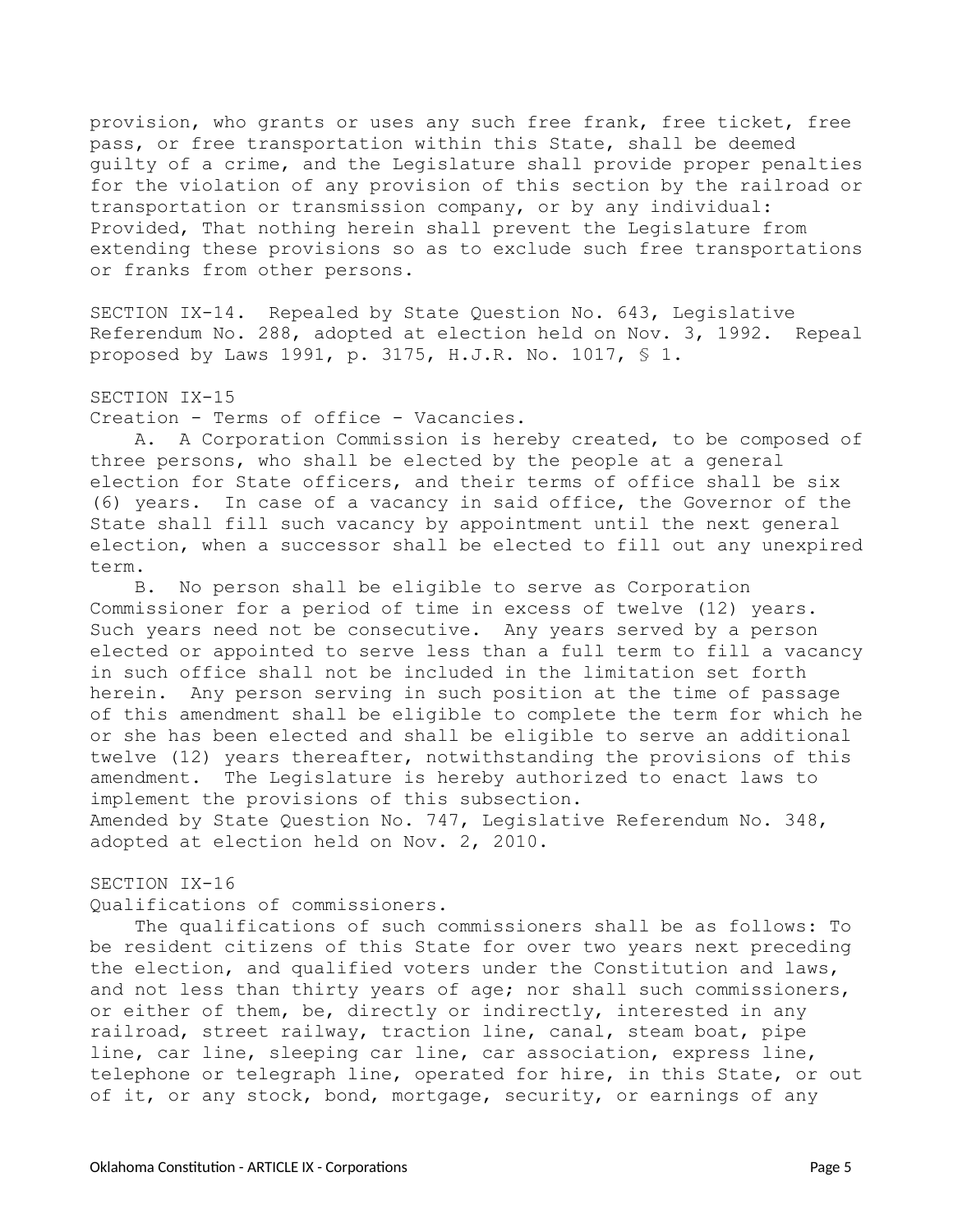such railroad, street railway, traction line, canal, steam boat, pipe line, car line, sleeping car line, car association, express line, telephone or telegraph line, compress or elevator companies; and if such Commissioner shall voluntarily become so interested, his office shall become vacant; and if any Corporation Commissioner shall become so interested otherwise than voluntarily, he shall, within a reasonable time, divest himself of such interest; and failing to do this, his office shall become vacant. Nor shall any such commissioner hold any other office under the government of the United States, or of this State, or any other state government, and shall not, while such Commissioner, engage in any occupation or business inconsistent with his duties as such commissioner.

### SECTION IX-17

Oath of office - Additional oath.

Before entering upon the duties of his office, each of said commissioners shall take and subscribe to the oath of office as prescribed in this Constitution and shall, in addition thereto, swear that he is not, directly or indirectly, interested in any railroad, street railway, traction line, canal, steam boat, pipe line, car line, sleeping car line, car association, express line, telephone or telegraph line, nor in the bonds, stocks, mortgages, securities, contract or earnings of any railroad, street railway, traction line, canal, steam boat, pipe line, car line, sleeping car line, car association, express line, telephone or telegraph line; and that he will, to the best of his ability, faithfully and justly execute and enforce the provisions of this Constitution, and all the laws of this State concerning railroads, street railways, traction lines, canals, steam boats, pipe lines, car lines, sleeping car lines, car associations, express lines, telephone and telegraph lines, compress and elevator companies, and all other corporations over which said Commission has jurisdiction, which oath shall be filed with the Secretary of State.

### SECTION IX-18

Powers and duties - Notice before taking action - Process for witnesses - Authority of Legislature - Municipal powers.

The Commission shall have the power and authority and be charged with the duty of supervising, regulating and controlling all transportation and transmission companies doing business in this State, in all matters relating to the performance of their public duties and their charges therefor, and of correcting abuses and preventing unjust discrimination and extortion by such companies; and to that end the Commission shall, from time to time, prescribe and enforce against such companies, in the manner hereinafter authorized, such rates, charges, classifications of traffic, and rules and regulations, and shall require them to establish and maintain all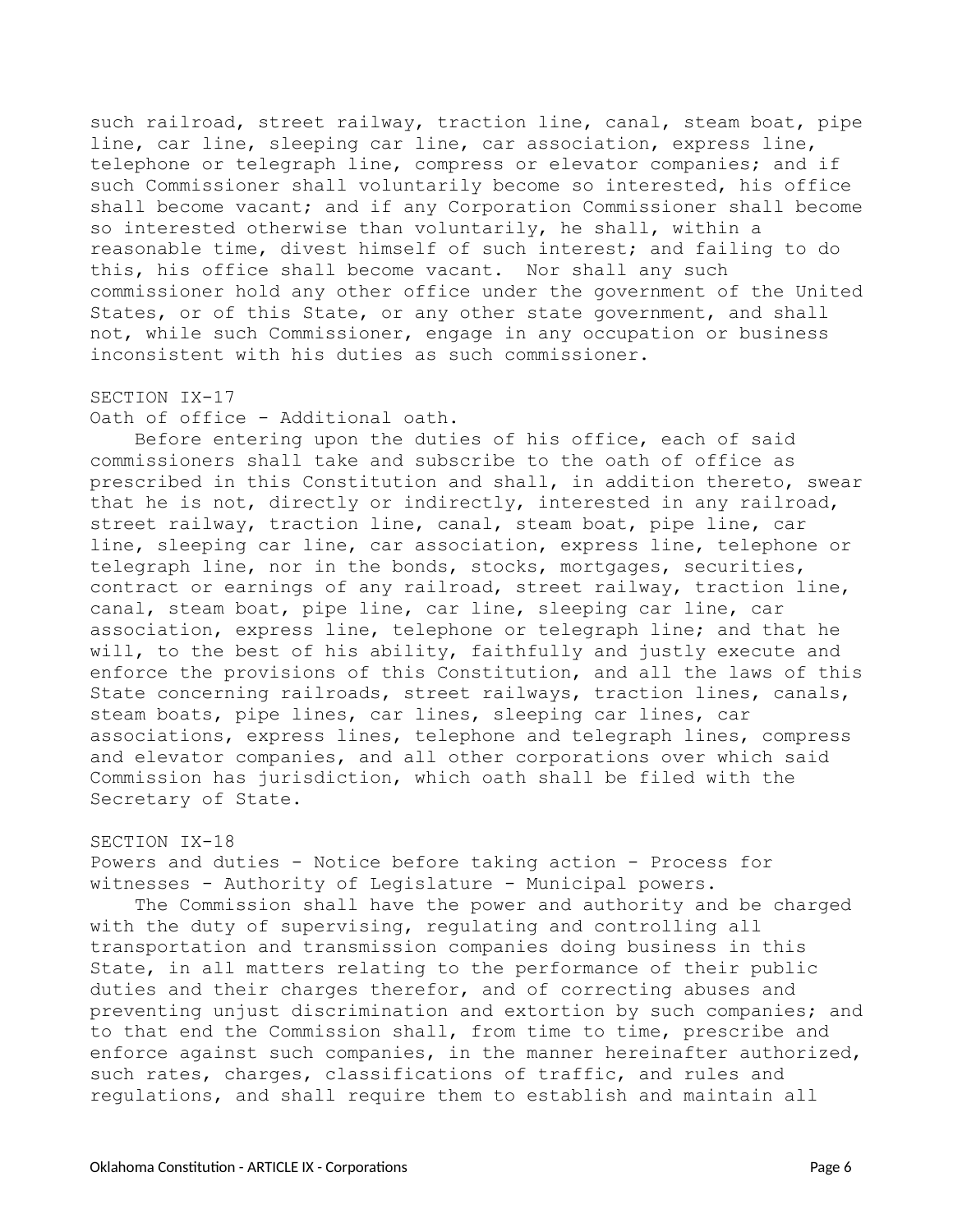such public service, facilities, and conveniences as may be reasonable and just, which said rates, charges, classifications, rules, regulations, and requirements, the Commission may, from time to time, alter or amend. All rates, charges, classifications, rules and regulations adopted, or acted upon, by any such company, inconsistent with those prescribed by the commission, within the scope of its authority, shall be unlawful and void. The commission shall also have the right, at all times, to inspect the books and papers of all transportation and transmission companies doing business in this State, and to require from such companies, from time to time, special reports and statements, under oath, concerning their business; it shall keep itself fully informed of the physical condition of all the railroads of the State, as to the manner in which they are operated, with reference to the security and accommodation of the public, and shall, from time to time, make and enforce such requirements, rules, and regulations as may be necessary to prevent unjust or unreasonable discrimination and extortion by any transportation or transmission company in favor of, or against any person, locality, community, connecting line, or kind of traffic, in the matter of car service, train or boat schedule, efficiency of transportation, transmission, or otherwise, in connection with the public duties of such company. Before the Commission shall prescribe or fix any rate, charge or classification of traffic, and before it shall make any order, rule, regulation, or requirement directed against any one or more companies by name, the company or companies to be affected by such rate, charge, classification, order, rule, regulation, or requirement, shall first be given, by the Commission, at least ten days' notice of the time and place, when and where the contemplated action in the premises will be considered and disposed of, and shall be afforded a reasonable opportunity to introduce evidence and to be heard thereon, to the end that justice may be done, and shall have process to enforce the attendance of witnesses; and before said Commission shall make or prescribe any general order, rule, regulation, or requirement, not directed against any specific company or companies by name, the contemplated general order, rule, regulation, or requirement shall first be published one time in substance in one or more of the newspapers of general circulation published in the county in which the Capitol of this State may be located, together with the notice of the time and place, when and where the Commission will hear any objections which may be urged by any person interested, against the proposed general order, rule, regulation, or requirement; and every such general order, rule, regulation, or requirement, made by the Commission, shall be published at length, in the next annual report of the Commission. The authority of the Commission (subject to review on appeal as hereinafter provided) to prescribe rates, charges, and classifications of traffic, for transportation and transmission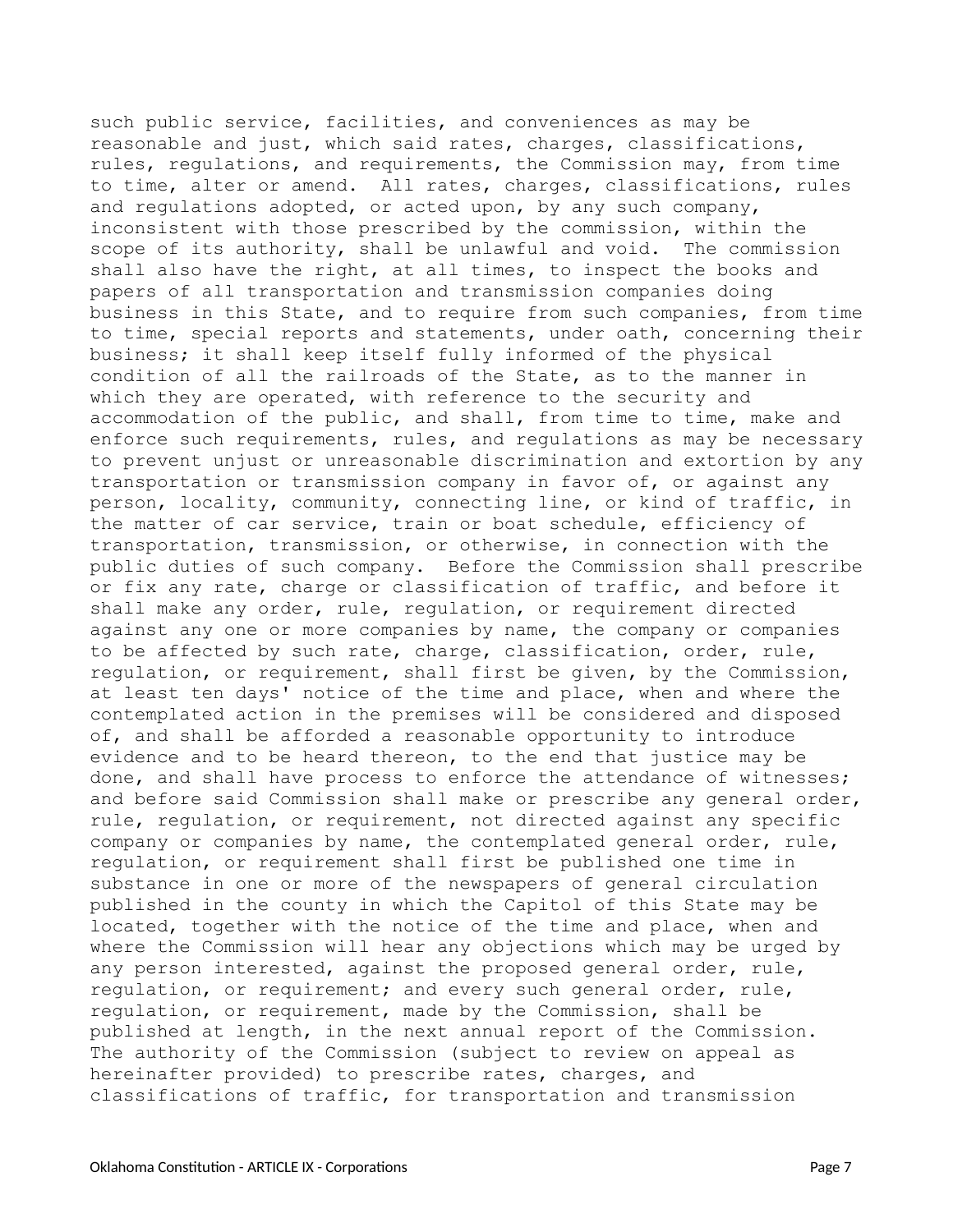companies, shall, subject to regulation by law, be paramount; but its authority to prescribe any other rules, regulations or requirements for corporations or other persons shall be subject to the superior authority of the Legislature to legislate thereon by general laws: Provided, However, That nothing in this section shall impair the rights which have heretofore been, or may hereafter be, conferred by law upon the authorities of any city, town or county to prescribe rules, regulations, or rates of charges to be observed by any public service corporation in connection with any services performed by it under a municipal or county franchise granted by such city, town, or county, so far as such services may be wholly within the limits of the city, town, or county granting the franchise. Upon the request of the parties interested, it shall be the duty of the Commission, as far as possible, to effect, by mediation, the adjustment of claims, and the settlement of controversies, between transportation or transmission companies and their patrons or employees. Amended by Laws 1985, c. 302, § 1, eff. Nov. 1, 1985; Laws 1994, c. 315, § 17, eff. July 1, 1994.

### SECTION IX-18a

Organization - Quorum - Necessary vote.

A. The salary of Corporation Commissioners shall be set by the Legislature and may be increased at any time during the term of their office. The purpose of this provision is to assure that all Corporation Commissioners are paid equal salaries for their service, without regard to the time of their appointment or election.

B. The Corporation Commission shall organize by electing one of its members chairman and appointing a secretary, whose salary shall be fixed by the Legislature. A majority of said Commission shall constitute a quorum, and the concurrence of the majority of said Commission shall be necessary to decide any question. Amended by Laws 1995, c. 328, § 1, emerg. eff. June 8, 1995.

#### SECTION IX-18b

Company defined.

As used in this article, the term "Company" shall include associations and joint stock companies having any power or privileges not possessed by individuals, and include all corporations except municipal corporations and public institutions owned or controlled by the State.

#### SECTION IX-19

Powers of court of record - Additional powers - Failure or refusal to obey orders.

In all matters pertaining to the public visitation, regulation, or control of corporations, and within the jurisdiction of the Commission, it shall have the powers and authority of a court of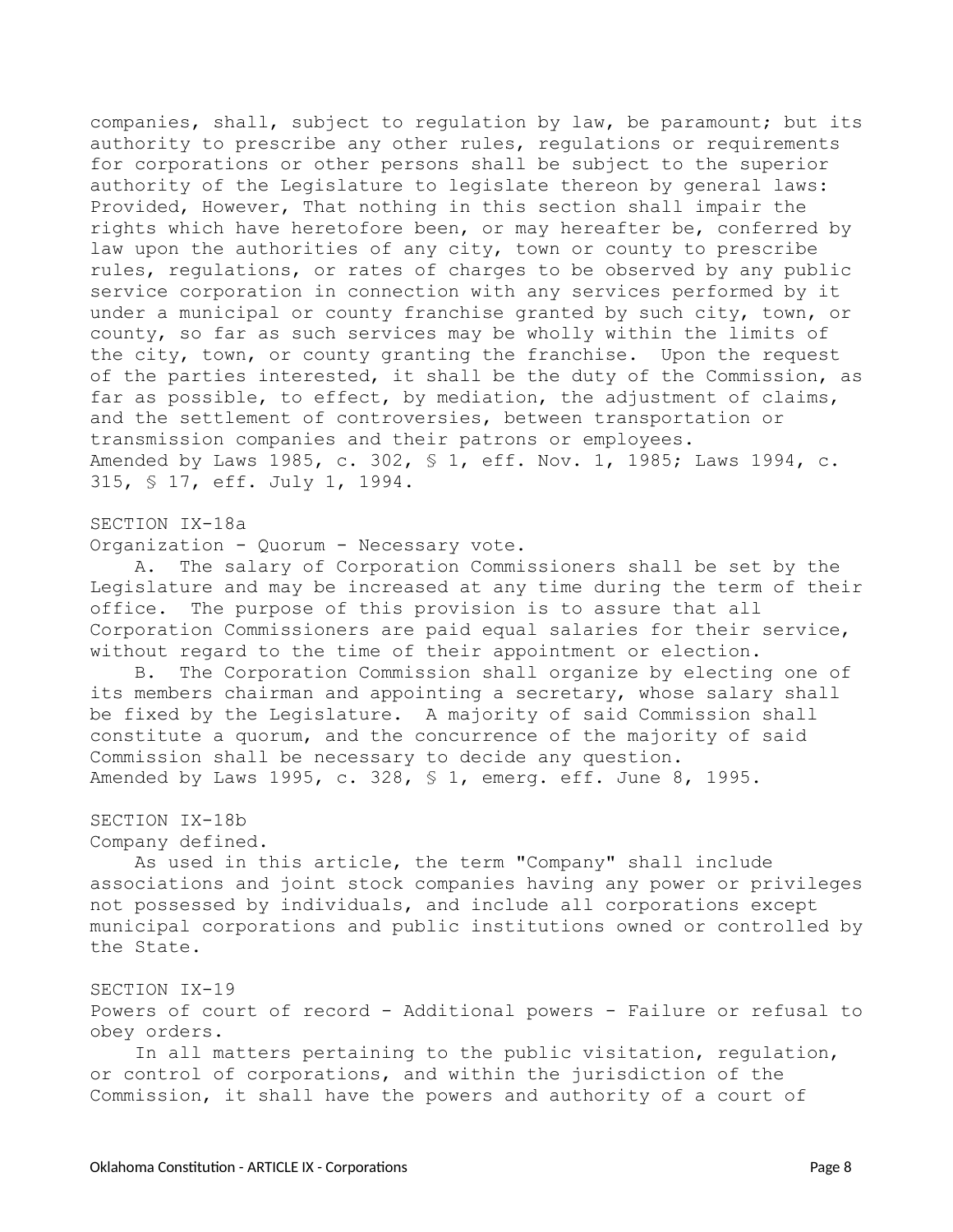record, to administer oaths, to compel the attendance of witnesses, and the production of papers, to punish for contempt any person guilty of disrespectful or disorderly conduct in the presence of the Commission while in session, and to enforce compliance with any of its lawful orders or requirements by adjudging, and by enforcing its own appropriate process, against the delinquent or offending party or company (after it shall have been first duly cited, proceeded against by due process of law before the Commission sitting as a court, and afforded opportunity to introduce evidence and to be heard, as well against the validity, justness, or reasonableness of the order or requirement alleged to have been violated, as against the liability of the company for the alleged violation), such fines or other penalties as may be prescribed or authorized by this Constitution or by law. The Commission may be vested with such additional powers, and charged with such other duties (not inconsistent with this Constitution) as may be prescribed by law, in connection with the visitation, regulation, or control of corporations, or with the prescribing and enforcing of rates and charges to be observed in the conduct of any business where the State has the right to prescribe the rates and charges in connection therewith, or with the assessment of the property of corporations, or the appraisement of their franchises, for taxation, or with the investigation of the subject of taxation generally. Any corporation failing or refusing to obey any valid order or requirement of the Commission, within reasonable time, not less than ten days, as shall be fixed in the order, may be fined by the Commission (proceeding by due process of law as aforesaid) such sum, not exceeding five hundred dollars, as the Commission may deem proper, or such sum, in excess of five hundred dollars, as may be prescribed or authorized by law; and each day's continuance of such failure or refusal, after due service upon such corporation of the order or requirement of the Commission, shall be a separate offense: Provided, That should the operation of such order or requirement be suspended, pending any appeal therefrom, the period of such suspension shall not be computed against the company in the matter of its liability to fines or penalties.

#### SECTION IX-20

Appeals to Supreme Court - Other courts to have no jurisdiction - Mandamus and prohibition.

From any action of the Corporation Commission prescribing rates, charges, services, practices, rules or regulations of any public utility or public service corporation, or any individual, person, firm, corporation, receiver or trustee engaged in the public utility business, an appeal may be taken by any party affected, or by any person deeming himself aggrieved by any such action, or by the State, directly to the Supreme Court of the State of Oklahoma, in the manner and in the same time in which appeals may be taken to the Supreme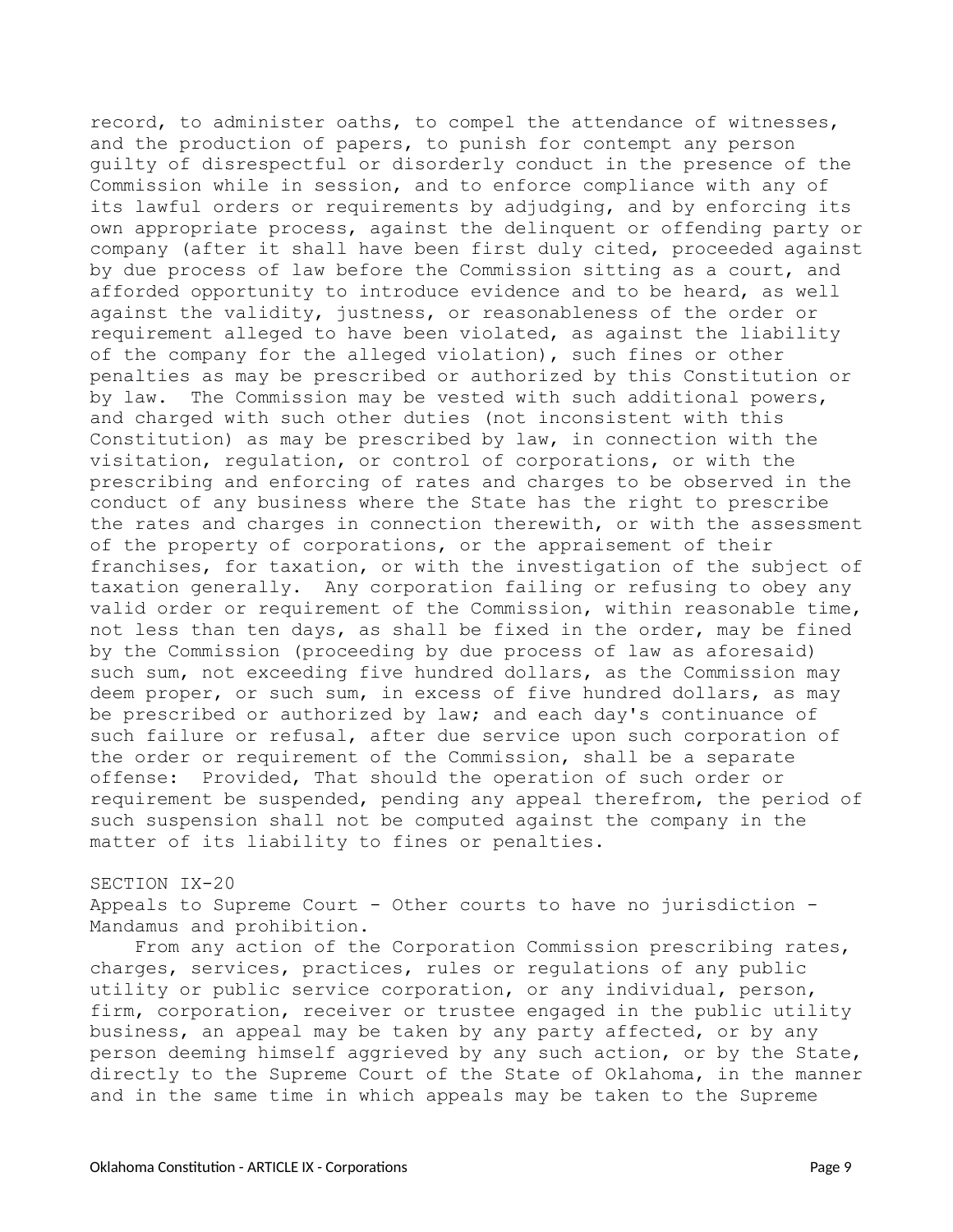Court from the District Courts, except that such an appeal shall be of right, and the Supreme Court may provide by rule for proceedings in the matter of appeals in any particular in which the existing rules of law are inapplicable. If such appeal be taken by the public utility or public service corporation affected by any such action, the State of Oklahoma shall be made the appellee, but in other appeals hereunder, the public utility or public service corporation affected shall be made the appellee.

An appeal from an order of the Corporation Commission affecting the rates, charges, services, practices, rules or regulations of public utilities, or public service corporations, shall be to the Supreme Court only, and in all appeals to which the State is a party it shall be represented by the Attorney for the Corporation Commission, and the Attorney General, or his duly authorized representative.

The Supreme Court's review of appealable orders of the Corporation Commission shall be judicial only, and in all appeals involving an asserted violation of any right of the parties under the Constitution of the United States or the Constitution of the State of Oklahoma, the Court shall exercise its own independent judgment as to both the law and the facts. In all other appeals from orders of the Corporation Commission the review by the Supreme Court shall not extend further than to determine whether the Commission has regularly pursued its authority, and whether the findings and conclusions of the Commission are sustained by the law and substantial evidence. Upon review, the Supreme Court shall enter judgment, either affirming or reversing the order of the Commission appealed from.

No court of this State, except the Supreme Court, shall have jurisdiction to review, affirm, reverse, or remand any action of the Corporation Commission with respect to the rates, charges, services, practices, rules or regulations of public utilities, or of public service corporations, or to suspend or delay the execution or operation thereof, or to enjoin, reverse, or interfere with the Corporation Commission in the performance of its official duties; provided, however, that writs of mandamus or prohibition shall lie from the Supreme Court to the Corporation Commission in all cases where such writs respectively would lie to any inferior court or officer.

Amended by Laws 1941, p. 544, § 1.

NOTE: Laws 1941, p. 547, § 7, reads: "The provisions of this Act shall apply to all appeals from orders of the Corporation Commission now pending in the Supreme Court, as well as to all appeals that may be taken hereafter from such orders, and the Supreme Court is hereby vested with such power as may be necessary to protect the substantial rights of any party to appeals now pending."

SECTION IX-21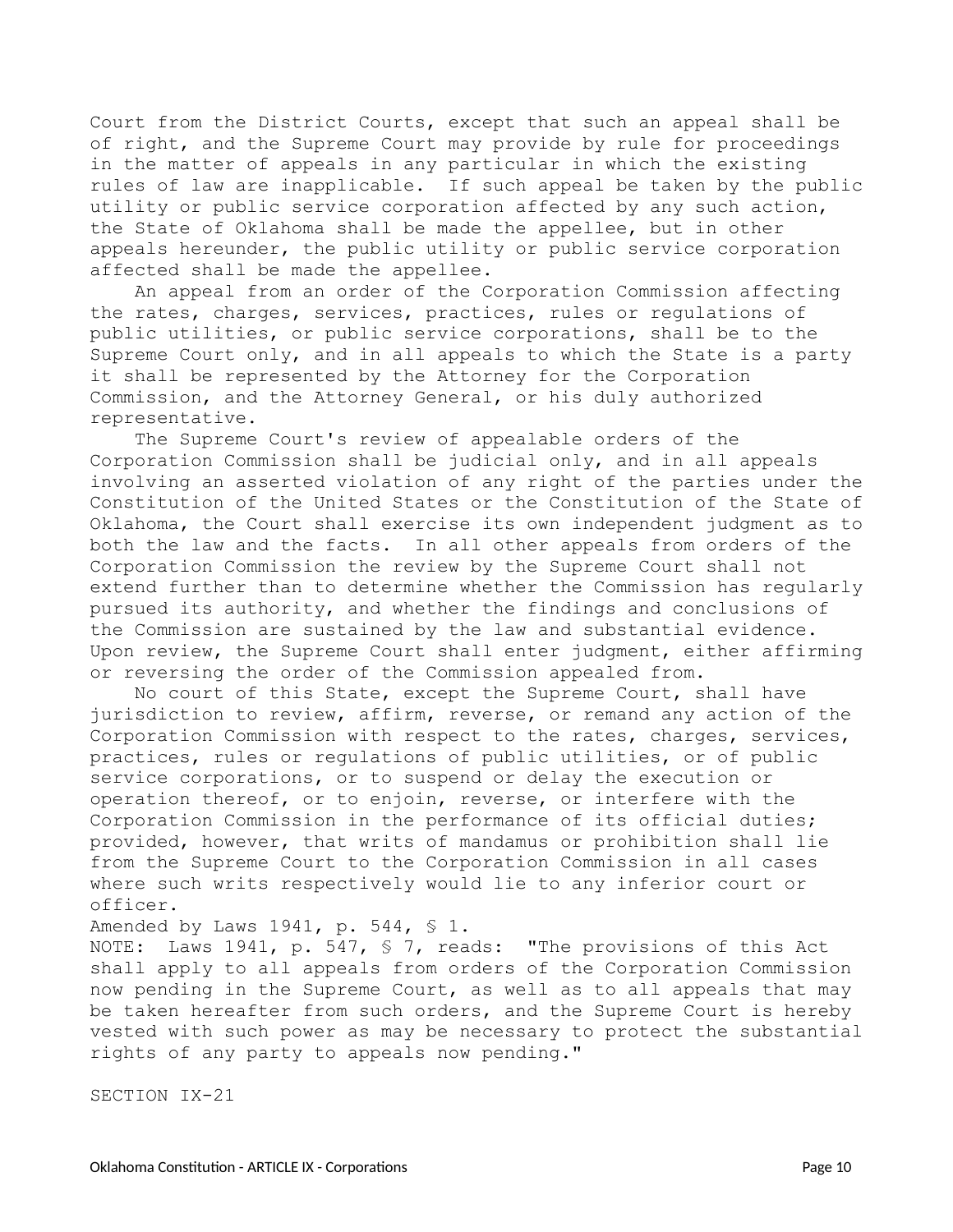Supersedeas - Security - Accounts - Refunds - Precedence of appeals. Upon the giving of notice of appeal from an order of the Corporation Commission, the Commission, if requested, shall suspend the effectiveness of the order complained of until the final disposition of the order appealed, and fix the amount of suspending or supersedeas bond. Such suspending or supersedeas bond shall be approved and filed with the Corporation Commission (or approved, on review, by the Supreme Court), and made payable to the State of Oklahoma; provided, however, that in all cases involving orders of the Corporation Commission affecting rates or charges, the suspending or supersedeas bond must be sufficient in amount and security to insure the prompt refunding, by the appealing party, to the parties entitled thereto, of all rates or charges which such appealing party may collect or receive, pending the appeal, in excess of those authorized by the order appealed from, in event such order is, by such court, affirmed on appeal. The Corporation Commission, upon the execution of such suspending or supersedeas bond, shall forthwith require the appealing party, under penalty of immediate enforcement (pending the appeal and notwithstanding any supersedeas), of the order appealed from, to keep such accounts, and make to the Corporation Commission, from time to time, such reports, verified by oath, as may, in the judgment of the Corporation Commission, suffice to show the amounts being charged or received by the appealing party, pending the appeal, in excess of the charge allowed by the order or action of the Corporation Commission appealed from, together with the names and addresses of the persons to whom such overcharges may be refundable, in case such charges made by the appealing party, pending the appeal, be not sustained on such appeal; and the Corporation Commission shall also, from time to time, require such appealing party, under like penalty, to give additional security, or to increase such suspending bond, whenever, in the opinion of the Corporation Commission, the same may be necessary to secure the prompt refunding of the overcharges aforesaid. Upon the final decision of the appeal, all amounts which the appealing party may have collected, pending the appeal, in excess of that authorized by such final decision, shall be promptly refunded by the appealing party to the parties entitled thereto, in such manner and through such method of distribution, as may be prescribed by the Corporation Commission, or by law. All such appeals, affecting the rates, charges, practices, rules or regulations of any public utility, or of any public service corporation, or any individual, person, firm, corporation, receiver or trustee engaged in the public utility business, shall have precedence upon the docket of the Supreme Court, irrespective of its place of session, next after habeas corpus cases, to the end that a plain, speedy and efficient remedy may be afforded the parties to such appeals. Amended by Laws 1941, p. 545, § 2.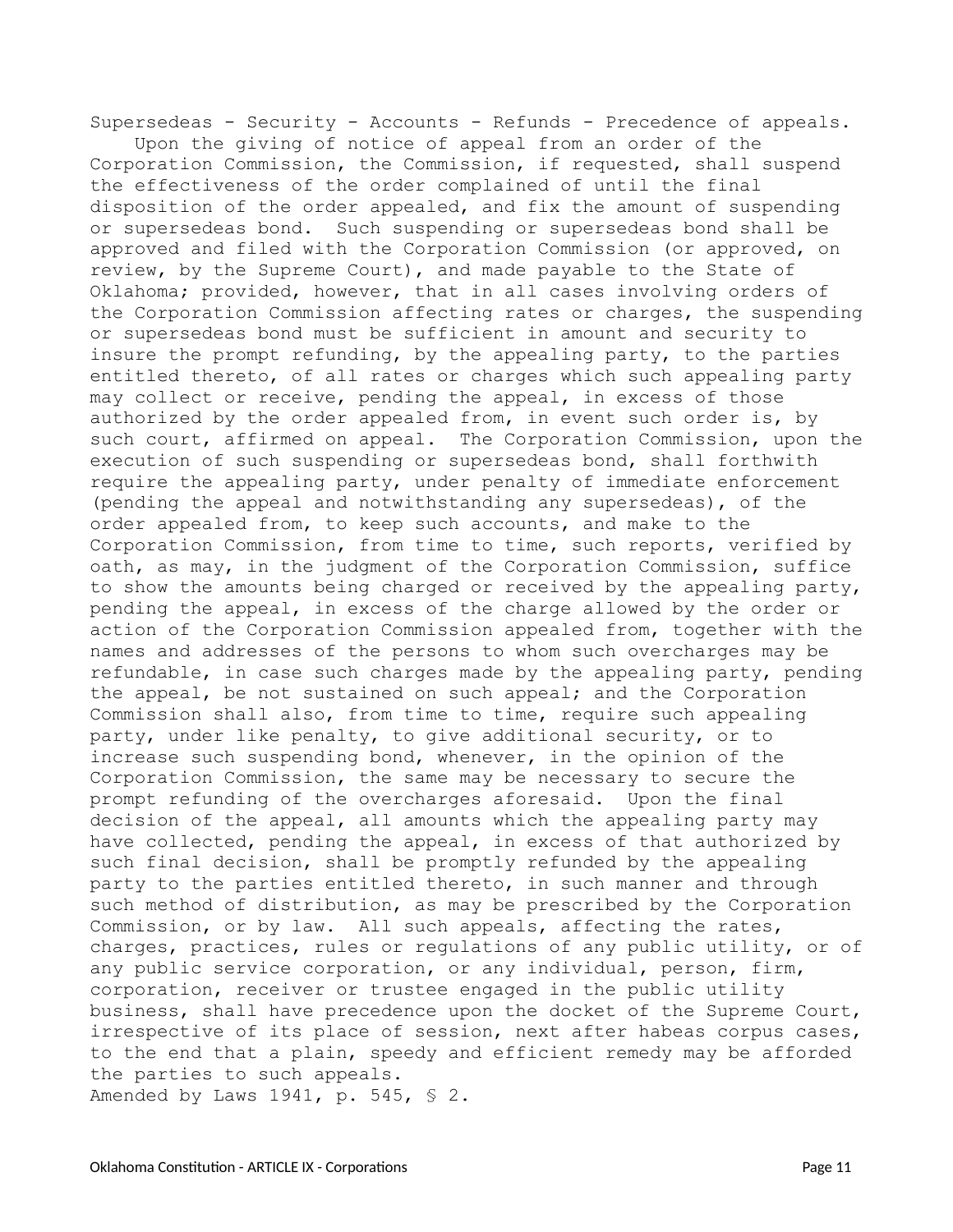SECTION IX-22 Statement of reasons for action - Cause heard on record - Certification of facts and evidence - New or additional evidence.

The Corporation Commission shall, whenever an appeal is taken therefrom, file with the record of the case, and as a part thereof, a written statement of the reasons upon which the action appealed from was based, and such statement shall be read and considered by the Supreme Court, upon disposing of the appeal. In no case of appeal from an order of the Corporation Commission shall any new or additional evidence be introduced in the Supreme Court, but the cause shall be heard on the record made before the Corporation Commission, and the Chairman of the Commission, under the seal of the Commission, shall certify to the Supreme Court all the facts upon which the action appealed from was based, and which may be essential for the prompt decision of the appeal, together with all evidence introduced before said Corporation Commission, as may be selected, specified or required to be certified, by any party in interest, as well as such other evidence, so introduced before the Commission as the Chairman may deem proper to certify; provided, however, that in any appeal from an order of the Corporation Commission in which a party thereto asserts the violation of any right under the Constitution of the United States or the Constitution of the State of Oklahoma, the Supreme Court shall require the Commission to take and receive such additional evidence as is necessary to judicially determine the rights of the parties and report the same to the Court, in such manner as the Court may prescribe, for its consideration before the appeal is finally decided.

Amended by Laws 1941, p. 545, § 3.

SECTION IX-23. Repealed by Laws 1941, p. 547, § 6, eff. April 28, 1941.

# SECTION IX-24

Rights of action not affected - Questioning action of Commission. The right of any person, firm, corporation, receiver or trustee to institute and prosecute in the ordinary courts of justice, any action, suit or motion against any public utility, or public service corporation, or any individual, person, firm, corporation, receiver or trustee, engaged in the public utility business, shall not be extinguished or impaired by reason of any fine or other penalty which the Corporation Commission may impose or be authorized to impose upon such public utility, public service corporation, or any individual, person, firm, corporation, receiver or trustee engaged in the public utility business, because of its breach of any public duty or because of its failure to comply with any order or requirement of the Corporation Commission; but in no such proceeding by any person,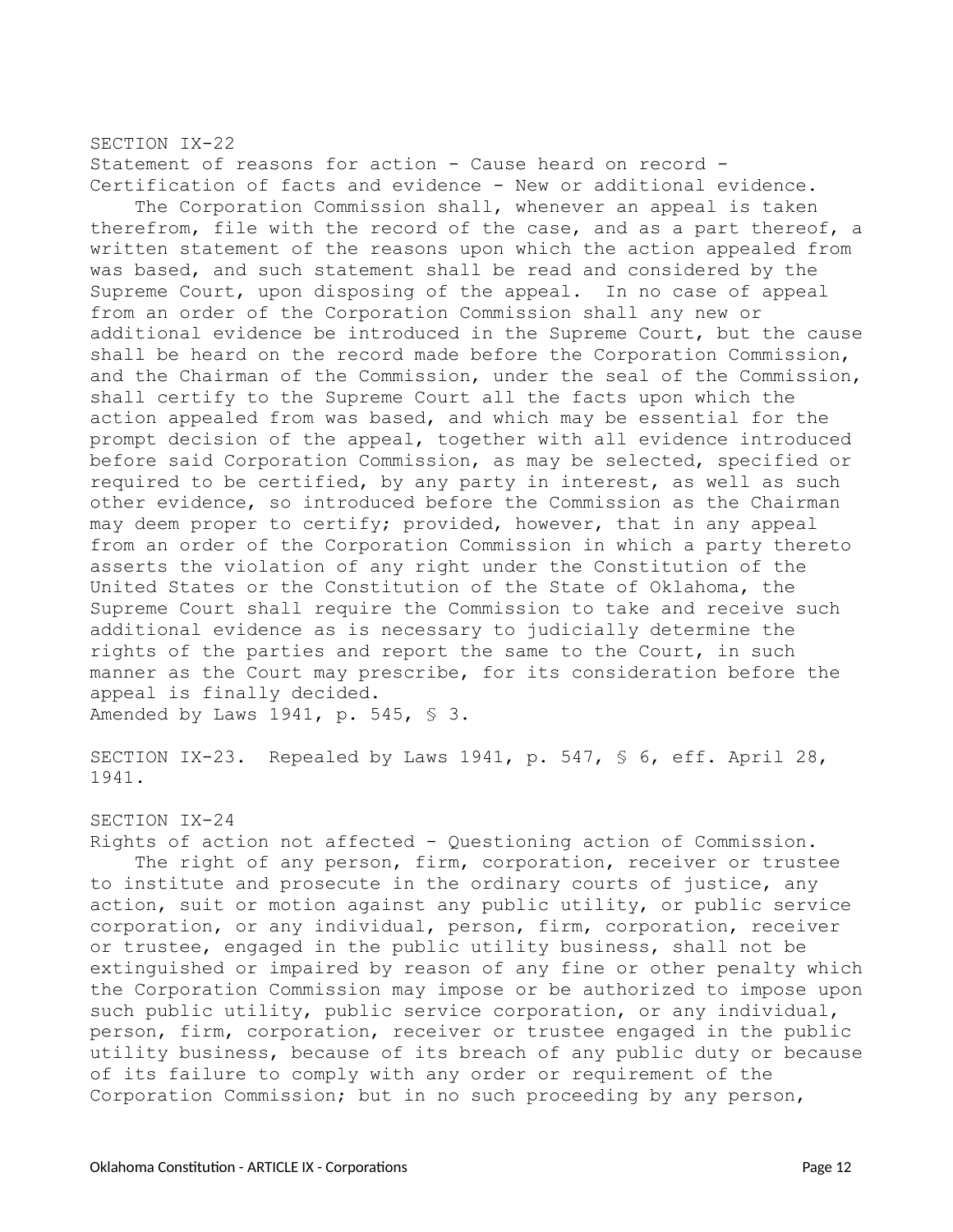firm, corporation, receiver or trustee, against such public utility, public service corporation, or any individual, person, firm, corporation, receiver or trustee engaged in the public utility business, nor in any collateral proceeding, shall the reasonableness, justness, or validity of any rate, charge, service, practice, rule, regulation or requirement, theretofore prescribed by the Corporation Commission, within the scope of its authority, and then in force, be questioned.

Amended by Laws 1941, p. 546, § 4.

### SECTION IX-25

Reports and recommendations.

The Commission shall make annual reports to the Governor of its proceedings, in which reports it shall recommend, from time to time, such new or additional legislation in reference to its powers or duties, or the creation, supervision, regulation or control of corporations, or to the subject of taxation, as it may deem wise or expedient, or as may be required by law.

### SECTION IX-26

Railway depots and depot buildings.

It shall be the duty of each and every railway company, subject to the provisions herein, to provide and maintain adequate, comfortable, and clean depots, and depot buildings, at its several stations, for the accomodation of passengers, and said depot buildings shall be kept well lighted and warmed for the comfort and accommodation of the traveling public; and all such roads shall keep and maintain adequate and suitable freight depots and buildings for the receiving, handling, storing, and delivering of all freight handled by such roads.

#### SECTION IX-27

Railroad crossings at grade.

In case any railroad company shall hereafter seek to cross at grade with its track or tracks, the track or tracks of another railroad, the railroad seeking to cross at grade, within a reasonable time, shall be compelled to interlock or protect such crossings by safety devices, to be designated by the Commission, and all costs of appliance, together with the expenses of putting them in, shall be borne equally by each company: Provided, That this act shall not apply to crossings of sidetracks.

### SECTION IX-28

Inspection of books and papers - Examination of officers and agents. The commissioners, or either of them, or such persons as they may employ therefor, shall have the right, at such times as they may deem necessary, to inspect the books and papers of any railroad company or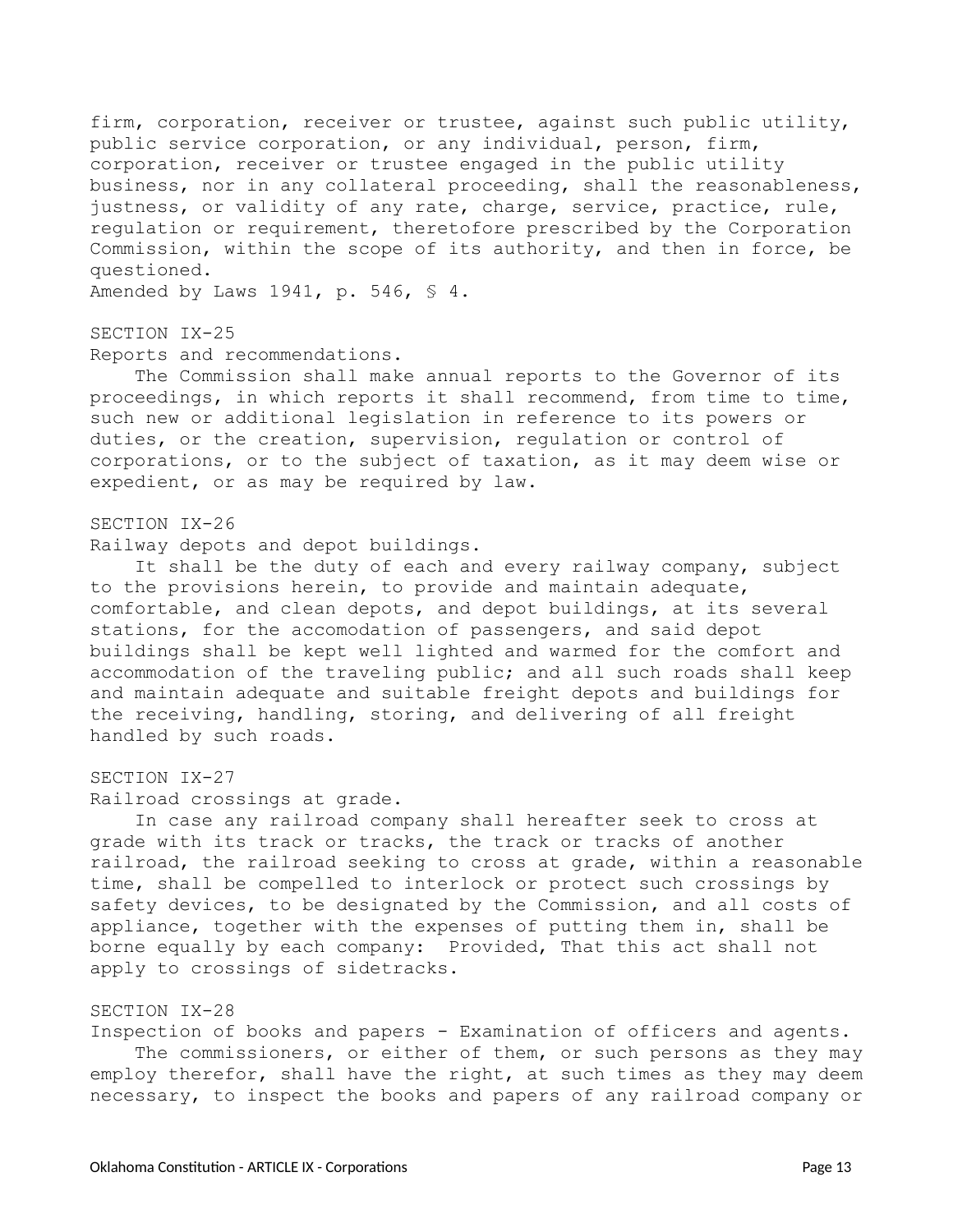other public service corporation, and to examine, under oath, any officer, agent, or employee of such corporations in relation to the business and affairs of the same. If any railroad company or other public service corporation shall refuse to permit the commissioners, or either of them, or any person authorized thereto, to examine its books and papers, such railroad company or other public service corporation shall, until otherwise provided by law, for each offense, pay to the State of Oklahoma not less than one hundred and twentyfive dollars, nor more than five hundred dollars, for each day it shall so fail or refuse, and the officer or other person so refusing shall be punished as the law shall prescribe.

# SECTION IX-29

Record of financial transactions.

The Commission shall ascertain, and enter of record, the same to be a public record, as early as practicable, the amount of money expended in construction and equipment per mile of every railroad and other public service corporation in Oklahoma, the amount of money expended to procure the right of way, and the amount of money it would require to reconstruct the roadbed, track, depots, and transportation facilities, and to replace all the physical properties belonging to the railroad or other public service corporation. It shall also ascertain the outstanding bonds, debentures, and indebtedness, and the amount, respectively, thereof, when issued, and rate of interest, when due, for what purposes issued, how used, to whom issued, to whom sold, and the price in cash, property, or labor, if any, received therefor, what became of the proceeds, by whom the indebtedness is held, the amount purporting to be due thereon, the floating indebtedness of the company, to whom due, and his address, the credits due on it, the property on hand belonging to the railroad company or other public service corporation, and the judicial or other sales of said road, its property or franchises, and the amounts purporting to have been paid, and in what manner paid therefor. The Commission shall also ascertain the amounts paid for salaries to the officers of the railroad, or other public service corporation, and the wages paid its employees. For the purpose in this section named, the Commission may employ experts to assist them when needed, and from time to time, as the information required by this section is obtained, it shall communicate the same to the Attorney General by report, and file a duplicate thereof with the State Examiner and inspector for public use, and said information shall be printed, from time to time, in the annual report of the Commission.

### SECTION IX-30

Greater charge for less distance.

No transportation or transmission company shall charge or receive any greater compensation, in the aggregate, for transporting the same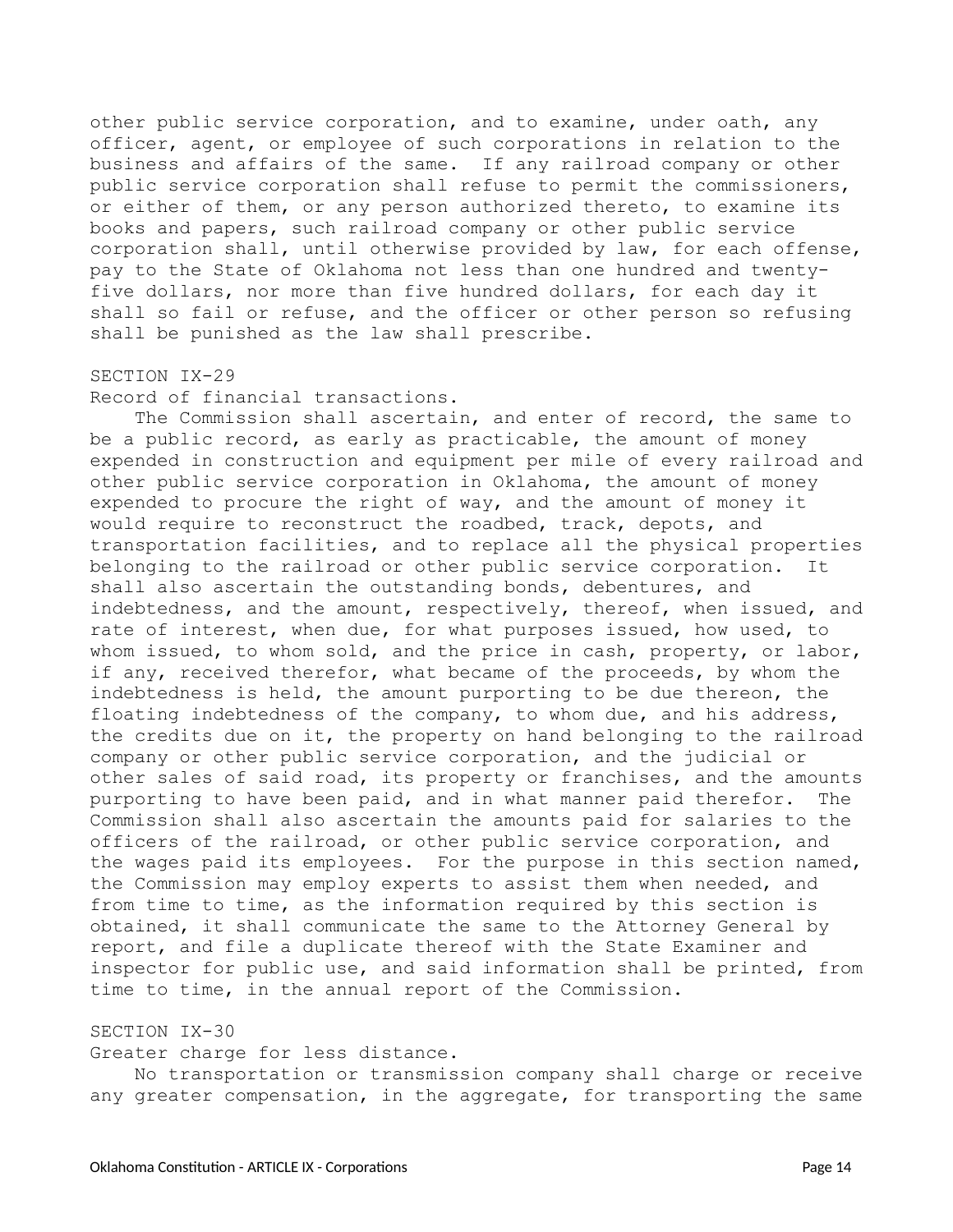class of passengers or property, or for transmitting the same class of messages, over a shorter than a longer distance, along the same line and in the same direction - the shorter being included in the longer distance; but this section shall not be construed as authorizing any such company to charge or receive as great compensation for a shorter as for a longer distance. The Commission may, from time to time, authorize any such company to disregard the foregoing provisions of this section, by charging such rates as the Commission may prescribe as just and equitable between such company and the public, to or from any junctional or competitive points or localities, or where the competition of points located without this State may make necessary the prescribing of special rates for the protection of the commerce of this State; but this section shall not apply to mileage tickets, or to any special excursion, or commutation rates, or to special rates for services rendered to this State, or to the United States, or in the interest of some public object, when such tickets or rates shall have been prescribed or authorized by the Commission.

### SECTION IX-31

Foreign corporations - Eminent domain - Restrictions on exercise. No railroad, oil pipe line, telephone, telegraph, express, or car corporation organized under the laws of any other state, or of the United States, and doing business or proposing to do business in the State of Oklahoma, shall be allowed to exercise the right of eminent domain, unless it shall become a body corporate pursuant to the laws of this state; or unless such corporation shall comply with such limitations and restrictions as may be prescribed by the Corporation Commission, and file with the commission its written acceptance of such requirements and procure from the commission a certificate entitling it to exercise such right. Amended by Laws 1913, c. 168, p. 387, § 1.

SECTION IX-32 Through rates - Investigation - Notice - Application to Interstate Commerce Commission.

The said Commission shall have power, and it is hereby made its duty, to investigate all through freight or passenger rates on railroads in this State, and when the same are, in the opinion of the Commission, excessive or levied or laid in violation of the Interstate Commerce law, or the rules and regulations of the Interstate Commerce Commission, the proper officials of the railroads are to be notified of the facts and requested to reduce them or make the proper corrections, as the case may be. When the rates are not changed, or the proper corrections are not made according to the request of the Commission, it shall be the duty of the latter to notify the Interstate Commerce Commission and to make proper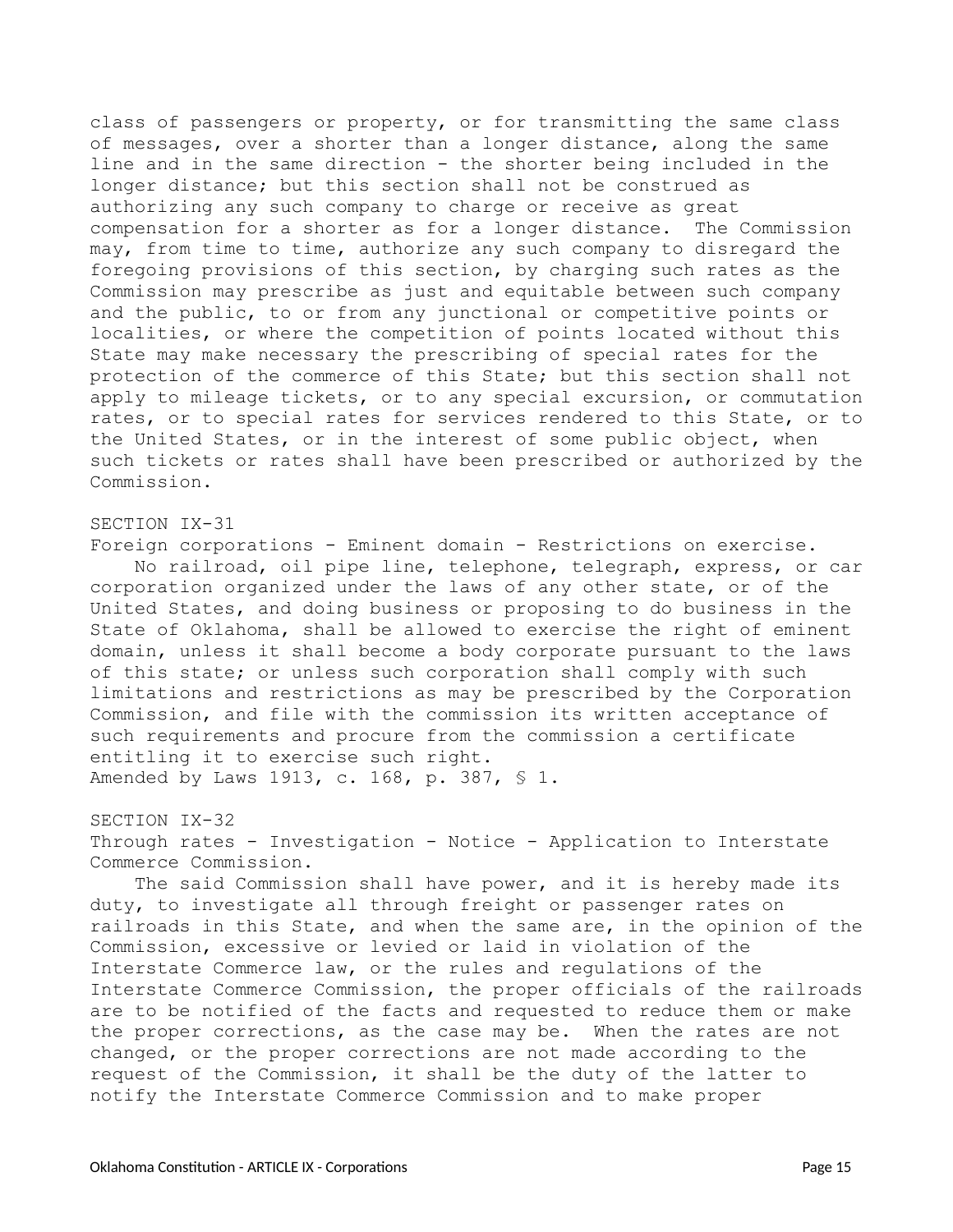application to it for relief, and the Attorney General or such other persons as may be designated by law shall represent the Commission in all such matters.

# SECTION IX-33

# Switches to mines, mills, elevators and industries.

Any person, firm, or corporation owning or operating any coal, lead, iron, or zinc mine, or any saw mill, grain elevator, or other industry, whenever the Commission shall reasonably determine that the amount of business is sufficient to justify the same, near or within a reasonable distance of any track, may, at the expense of such person, firm, or corporation, build and keep in repair a switch leading from such railroad to such mine, saw mill, elevator or other industry; such railroad company shall be required to furnish the switch stand and frog and other necessary material for making connection, with such side track or spur under such reasonable terms, conditions and regulations as the said Commission may prescribe, and shall make connection therewith. The party owning such mine, saw mill, elevator or other industry shall pay the actual cost thereof. If any railroad company, after proper demand therefor is made, shall refuse to furnish said material for making said connection and put the same in place, or after the building of such switch, shall fail or refuse to operate the same, such railroad company failing and refusing for a reasonable time, shall forfeit and pay to the party or corporation aggrieved, the sum of five hundred dollars for each and every offense, to be recovered by civil action in any court of competent jurisdiction; and every day of such refusal on the part of the railroad company to operate such switch as aforesaid, after such demand is made, shall be deemed a separate offense.

#### SECTION IX-34

#### Definitions - Avoidance of conflicts with U. S. Constitution.

As used in this Article, the term "transportation company" shall include any company, corporation, trustee, receiver or any other person owning, leasing or operating for hire a railroad, street railway, canal, steamboat line, and also any freight car company, car corporation, or company, trustee or persons in any way engaged in such business as a common carrier over a route acquired in whole or in part under the right of eminent domain, or under any grant from the Government of the United States; the term "rate" shall be construed to mean rate of charge for any service rendered, or to be rendered; the terms "rate," "charge" and "regulation" shall include joint rates, joint charges and joint regulations, respectively; the term "transmission company" shall include any company, receiver or other person owning, leasing or operating for hire any telegraph or telephone line; the term "freight" shall be construed to mean any property transported or received for transportation by any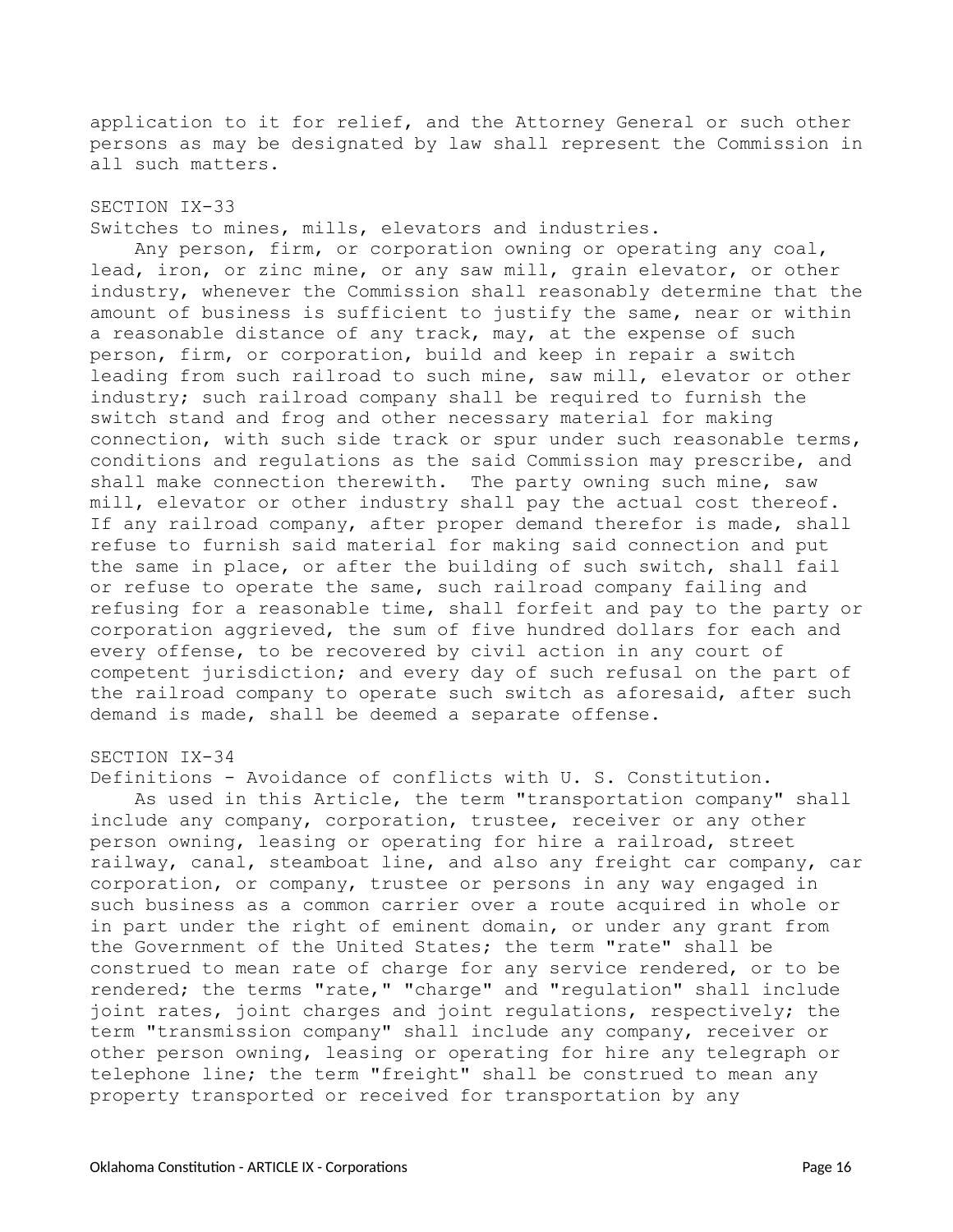transportation company. The term "public service corporation" shall include all transportation and transmission companies, all gas, electric, heat, light and power companies, and all persons, firms, corporations, receivers or trustees engaged in said businesses, and all persons, firms, corporations, receivers or trustees authorized to exercise the right of eminent domain or having a franchise to use or occupy any right of way, street, alley or public highway, whether along, over or under the same, in a manner not permitted to the general public, and all persons, firms, corporations, receivers and trustees engaged in any business which is a public utility or a public service corporation, at the present time or which may hereafter be declared to be a public utility or a public service corporation. The term "person" as used in this Article shall include individuals, partnerships, and corporations in the singular as well as plural number; the term "bond" shall mean all certificates or written evidence of indebtedness issued by any corporation and secured by mortgage or trust deed. The term "frank" shall mean any writing or token issued by or under authority of a transmission company, entitling the holder to any service from such company free of charge.

The provisions of this Article shall always be so restricted in their application as not to conflict with any of the provisions of the Constitution of the United States, and as if the necessary limitations upon their interpretation had been herein expressed in each case.

Amended by Laws 1941, p. 546, § 5.

#### SECTION IX-35

Power of Legislature.

After the second Monday in January, nineteen hundred and nine, the Legislature may, by law, from time to time, alter, amend, revise, or repeal sections from eighteen to thirty-four, inclusive, of this article, or any of them, or any amendments thereof: Provided, That no amendment made under authority of this section shall contravene the provisions of any part of this Constitution other than the said sections last above referred to or any such amendments thereof.

# SECTION IX-36 Common law doctrine abrogated - Liability for acts of receivers - Power of Legislature.

The common law doctrine of the fellow-servant, so far as it affects the liability of the master for injuries to his servant, resulting from the acts or omissions of any other servant or servants of the common master, is abrogated as to every employee of every railroad company and every street railway company or inter-urban railway company, and of every person, firm, or corporation engaged in mining in this State; and every such employee shall have the same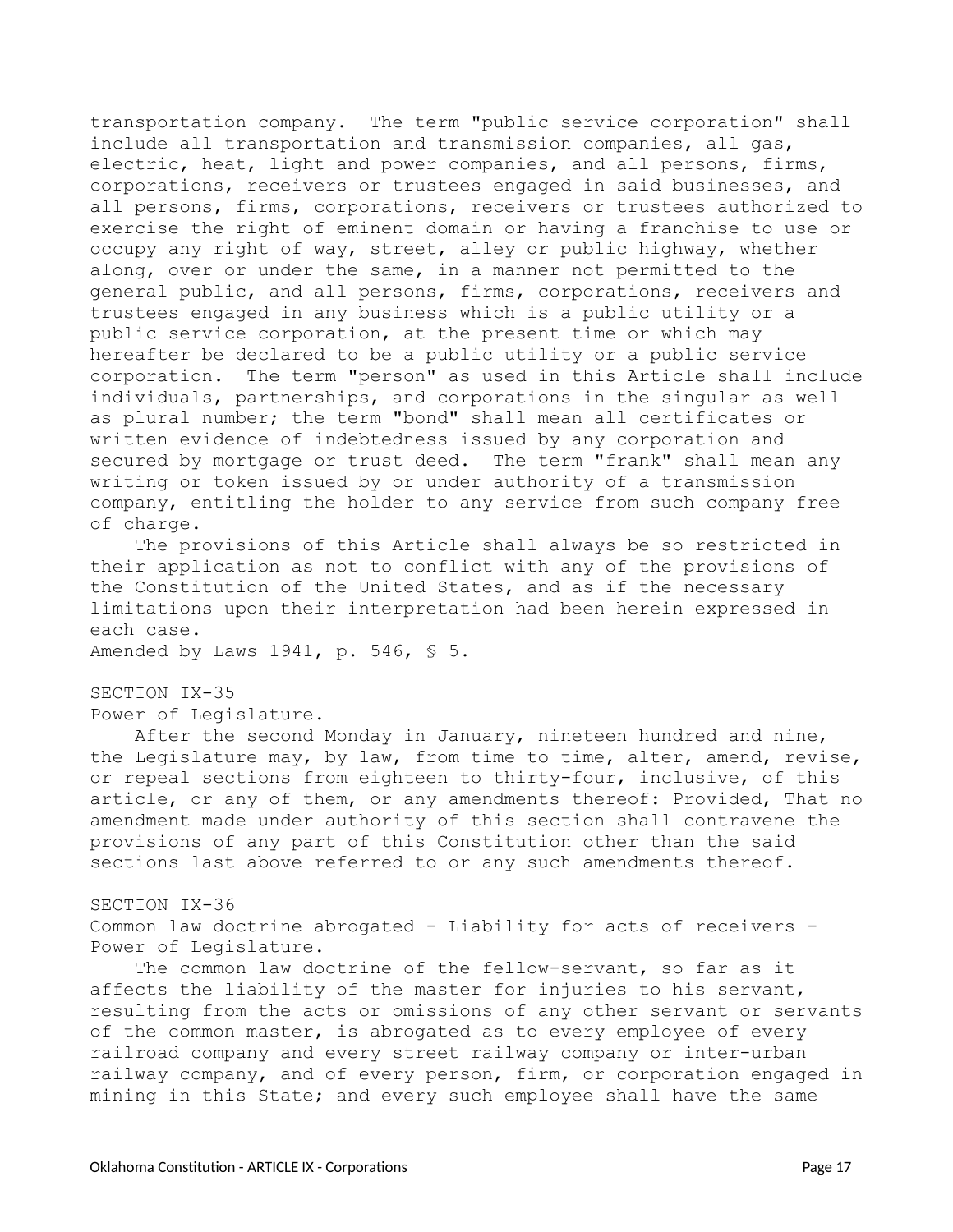right to recover for every injury suffered by him for the acts or omissions of any other employee or employees of the common master that a servant would have if such acts or omissions were those of the master himself in the performance of a non-assignable duty; and when death, whether instantaneous or not, results to such employee from any injury for which he could have recovered under the above provisions, had not death occurred, then his legal or personal representative, surviving consort or relatives, or any trustee, curator, committee or guardian of such consort or relatives, shall have the same rights and remedies with respect thereto, as if death had been caused by the negligence of the master. And every railroad company and every street railway company or inter-urban railway company, and every person, firm, or corporation engaged in underground mining in this State shall be liable under this section, for the acts of his or its receivers.

Nothing contained in this section shall restrict the power of the Legislature to extend to the employees of any person, firm, or corporation, the rights and remedies herein provided for.

SECTION IX-37. Repealed by State Question No. 592, Legislative Referendum No. 256, adopted at election held Nov. 4, 1986. Repeal proposed by Laws 1985, p. 1669, S.J.R. No. 18, § 1.

# SECTION IX-38

Creation or licensing - Necessity of general law.

No private corporation shall be created nor foreign corporation licensed to conduct business in the State, except by general law.

# SECTION TX-39

Restrictions on issuance of stock.

No corporation shall issue stock except for money, labor done, or property actually received, at a stated value thereof, and the Legislature shall prescribe the necessary regulations to prevent the issue of fictitious stock or indebtedness. Amended by State Question No. 458, Legislative Referendum No. 171, adopted at election held on Sept. 17, 1968.

#### SECTION IX-40

Influencing elections or official duty.

No corporation organized or doing business in this State shall be permitted to influence elections or official duty by contributions of money or anything of value.

### SECTION IX-41

Banks and trust companies - Restriction on controlling other stock. No trust company, or bank or banking company shall own, hold, or control, in any manner whatever, the stock of any other trust company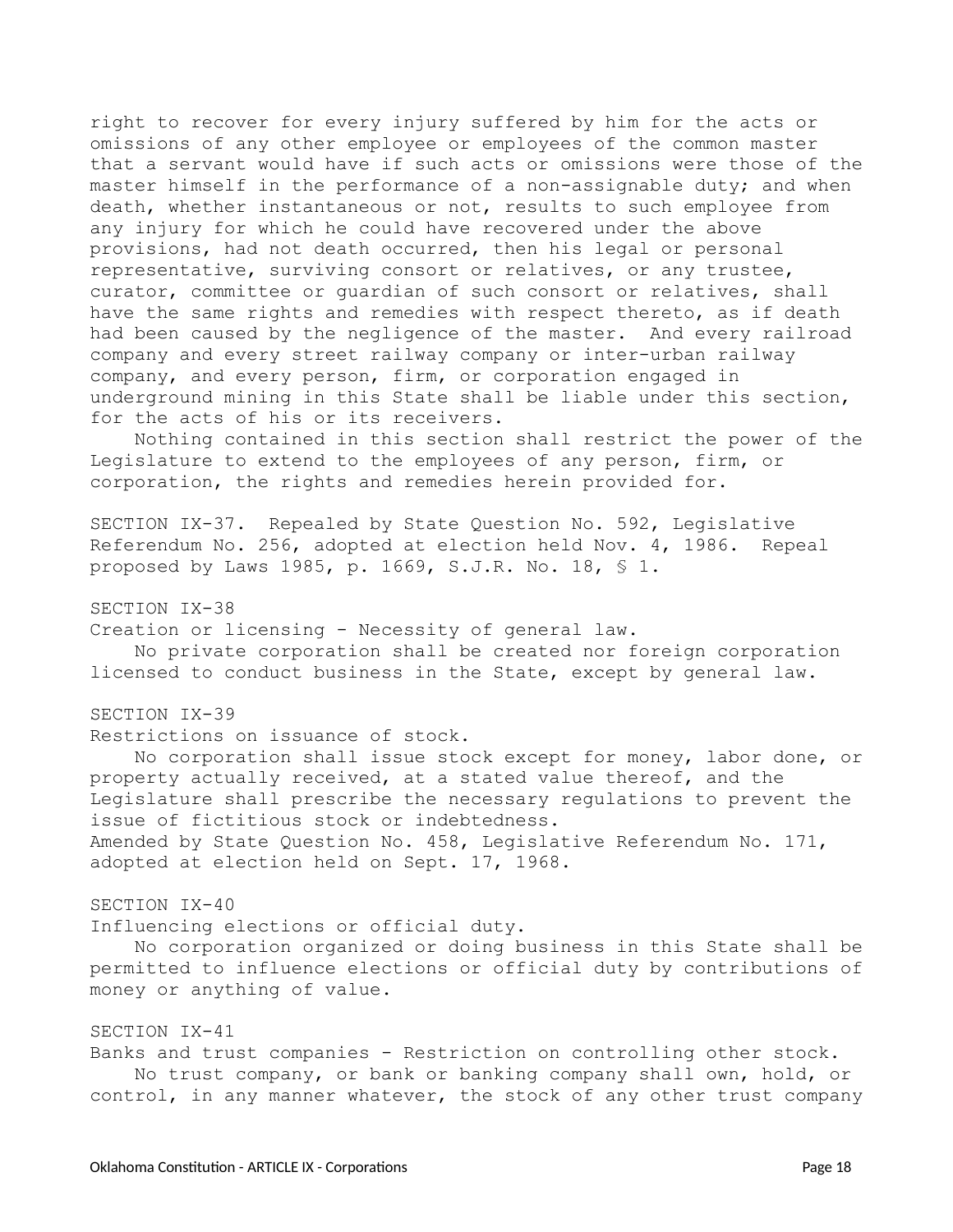or bank or banking company, except such stock as may be pledged in good faith to secure bona fide indebtedness, acquired upon foreclosure, execution sale, or otherwise for the satisfaction of debt; and such stock shall be disposed of in the time and manner hereinbefore provided.

Amended by State Question No. 458, Legislative Referendum No. 171, adopted at election held on Sept. 17, 1968.

#### SECTION IX-42

Arbitration of differences with employees.

Every license issued or charter granted to a mining or public service corporation, foreign or domestic, shall contain a stipulation that such corporation will submit any difference it may have with employees in reference to labor, to arbitration, as shall be provided by law.

### SECTION IX-43

Foreign corporations - Designation of resident agent - Service - Place of suit.

Every foreign corporation shall, before being licensed to do business in the State, designate an agent residing in the State; and service of summons or legal notice may be had on such designated agent and such other agents as now are or may hereafter be provided for by law. Suit may be maintained against a foreign corporation in the county where an agent of such corporation may be found, or in the county of the residence of plaintiff, or in the county where the cause of action may arise.

Amended by State Question No. 455, Legislative Referendum No. 168, adopted at election held on Sept. 17, 1968; State Question No. 458, Legislative Referendum No. 171, adopted at election held on Sept. 17, 1968.

### SECTION IX-44

Foreign corporations subject to same restrictions and requirements as domestic corporations.

No foreign corporation shall be authorized to carry on in this State any business which a domestic corporation is prohibited form doing, or be relieved from compliance with any of the requirements made of a similar domestic corporation by the Constitution or laws of the State. Nothing in this article, however, shall restrict or limit the power of the Legislature to impose conditions under which foreign corporations may be licensed to do business in this State.

#### SECTION IX-45

Monopoly or destruction of competition - Discrimination prohibited. Until otherwise provided by law, no person, firm, association, or corporation engaged in the production, manufacture, distribution, or